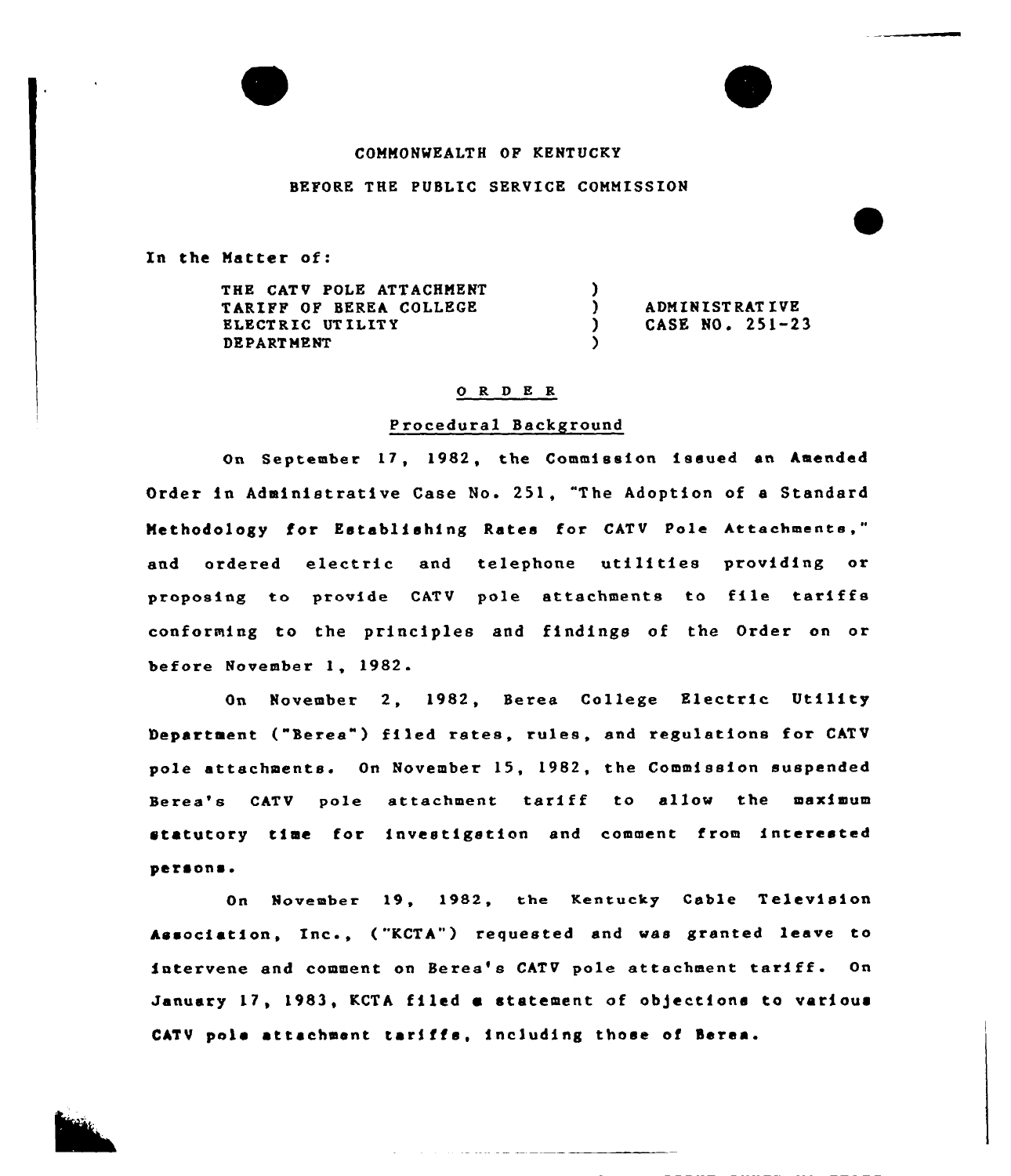On April 11, 1983, the Commission received an extension of time in which to consider Berea's CATV pole attachment tariff.

## FINDINCS

The Commission, having considered the evidence of record and being advised, is of the opinion and finds that:

1. Berea's rules and regulations governing CATV pole attachments do not conform to the principles and findings of the Commission's Amended Order in Administrative Case No. 251. Berea has not filed the terms and conditions in the tariff form prescribed by the Commission's regulations as required by the Commission's Order of September 17, 1982. The rules and regulations when appropriately filed will be subject to the approval of the Commission.

2. Berea should be allowed to substitute 1982 Annual Report information to ad)ust its annual carrying charge, if the information is filed with the Commission.

3. Berea's calculation of its annual carrying charge should be modified to exclude interest charges as this is covered by the rate of return component.

4. KCTA ob)ecte that Berea included the cost of many major appurtenances in its embedded pole plant figures. KCTA proposes that 35 percent of the pole cost figures should be deducted for non-CATV-related appurtenances. Berea responds that the Commission's order of September 17, 1982, only required electric utilities to deduct 15 percent, plus \$12.50 per ground wire, as the value of appurtenances. The Commission's Order of September 19, 1982, states on pages 9 and 10 that 22 percent

 $-2-$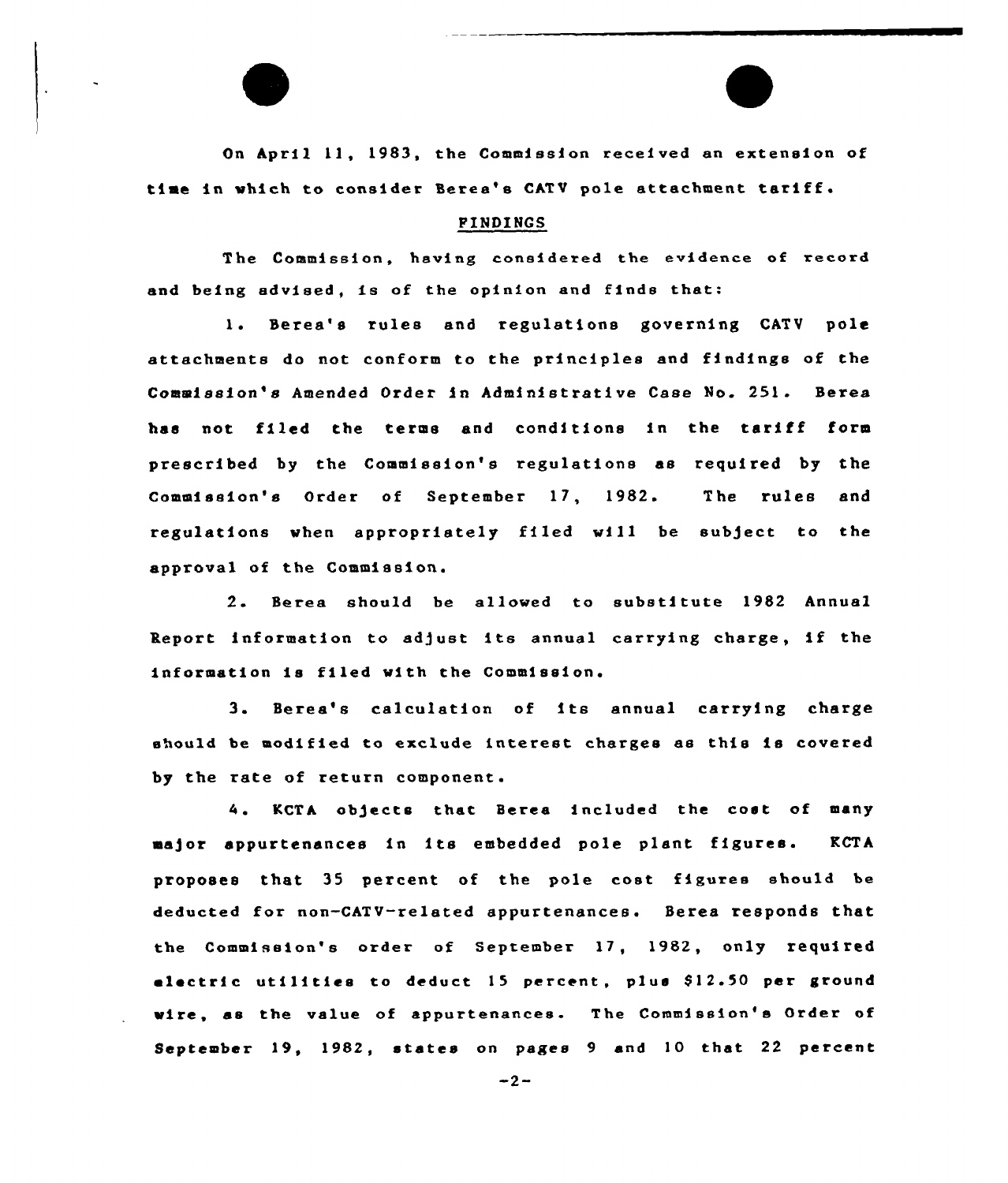should be excluded for appurtenances for telephone utilities and that for electric utilities, when the cost of major appurtenances is segregated, only 15 percent, plus \$12.50 for ground wires, need be subtracted. As Berea does not segregate the cost of major appurtenances, 22 percent should be deducted from its pole account in calculating its bere pole cost. However, as no ezplicit deduction is thus made in this case for ground wires no charge should be added back «hen a CATV operator uses ground «i res <sup>~</sup>

5. KCTA ob)ects to Beree's late payment provision. This objection is unreasonable. The late payment provision should be end is the same es thet epplied to other customers of Beree.

#### ORDERS

IT IS THEREPORE ORDERED that Beree's CATV pole attachment tariff filed «ith the Commission on November 2, 1982, be and it hereby is rejected.

IT IS FURTHER ORDERED that Beree shall file revised rates, rules, end regulations governing CATV pole attachments with the Commission within 30 days from the date of this Order, and that the revised rates, rules end regulations shall conform to the findings of this Order end the Commission's Order of September 17, 1982

IT IS FURTHER ORDERED that Berea shall file detailed workpapers supporting its revised rates at the same time it files its revised rates, rules and regulations.

 $-3-$ 

Ť